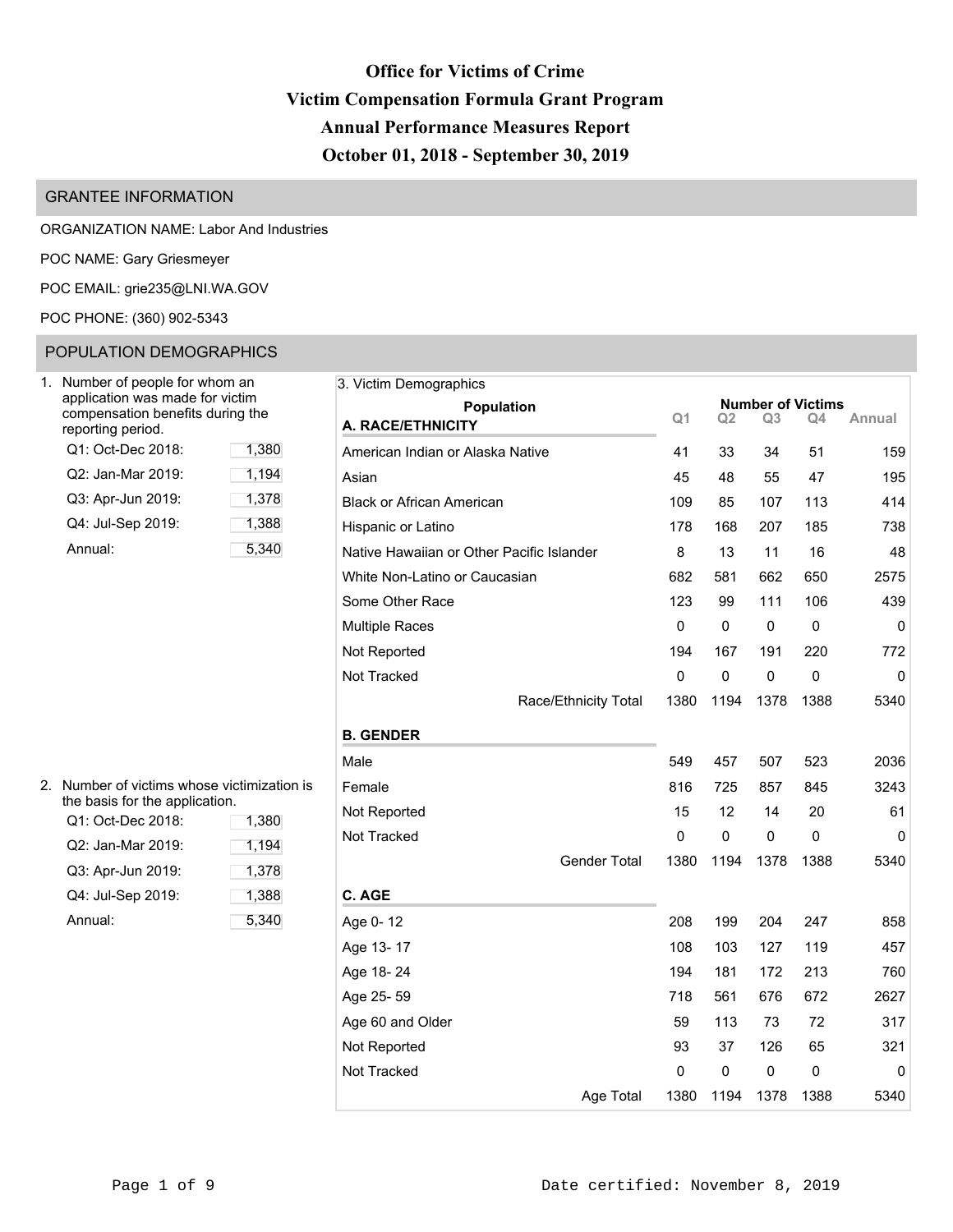# PERFORMANCE MEASURES

4. Based on your program's general procedure, indicate if

Q1: Oct-Dec 2018:

Only one application is usually counted per crime

Q2: Jan-Mar 2019:

Only one application is usually counted per crime

Q3: Apr-Jun 2019:

Only one application is usually counted per crime

Q4: Jul-Sep 2019:

Only one application is usually counted per crime

#### 5. Number of new applications **received** during the reporting period

| <u>IIC ICDOIIIIU DEIIOU</u> |       |
|-----------------------------|-------|
| Q1: Oct-Dec 2018:           | 1,380 |
| Q2: Jan-Mar 2019:           | 1,194 |
| Q3: Apr-Jun 2019:           | 1,378 |
| Q4: Jul-Sep 2019:           | 1,388 |
| Annual:                     | 5,340 |

6. Number of applications **approved** during the

| reporting period. |       |
|-------------------|-------|
| Q1: Oct-Dec 2018: | 1,015 |
| Q2: Jan-Mar 2019: | 875   |
| Q3: Apr-Jun 2019: | 875   |
| Q4: Jul-Sep 2019: | 865   |
| Annual:           | 3,630 |

7. Number of applications **denied/closed**. (i.e., applications that were not approved) during the reporting period.

| Q1: Oct-Dec 2018: | 395   |
|-------------------|-------|
| Q2: Jan-Mar 2019: | 320   |
| Q3: Apr-Jun 2019: | 320   |
| Q4: Jul-Sep 2019: | 384   |
| Annual:           | 1,419 |

#### Reason(s) for denial or close status applicable for the reporting period:

| <b>Population</b>                                                                                                         |    | <b>Number of Victims</b> |          |          |                                                     |
|---------------------------------------------------------------------------------------------------------------------------|----|--------------------------|----------|----------|-----------------------------------------------------|
|                                                                                                                           |    |                          |          |          | Q <sub>2</sub> Q <sub>3</sub> Q <sub>4</sub> Annual |
| A. Application not filed within time limit                                                                                | 4  | 11                       | 11       | 5        | 31                                                  |
| B. Failure to report to police                                                                                            | 96 | 79                       |          | 79 110   | 364                                                 |
| C. Failure to cooperate with law enforcement,<br>victim/witness coordinator, and/or other official<br>required by program | 12 | 4                        | 4        | 5        | 25                                                  |
| D. Incomplete information                                                                                                 | 0  | <sup>0</sup>             | $\Omega$ | $\Omega$ | 0                                                   |
| E. Contributory misconduct                                                                                                | 35 | 35                       | 35       | - 39     | 144                                                 |
| F. Ineligible crime                                                                                                       |    | 197 140 140 157          |          |          | 634                                                 |
| G. Ineligible application                                                                                                 | 51 | 51                       | 51       | 68       | 221                                                 |
| Other                                                                                                                     | 0  | 0                        | 0        | 0        | 0                                                   |
| Denial explanation:                                                                                                       |    |                          |          |          |                                                     |

#### 8. Number of applications received for Sexual Assault Forensic Examinations during the reporting period

| Q1: Oct-Dec 2018: | 1,127 |
|-------------------|-------|
| Q2: Jan-Mar 2019: | 921   |
| Q3: Apr-Jun 2019: | 1,042 |
| Q4: Jul-Sep 2019: | 1,203 |
| Annual:           | 4,293 |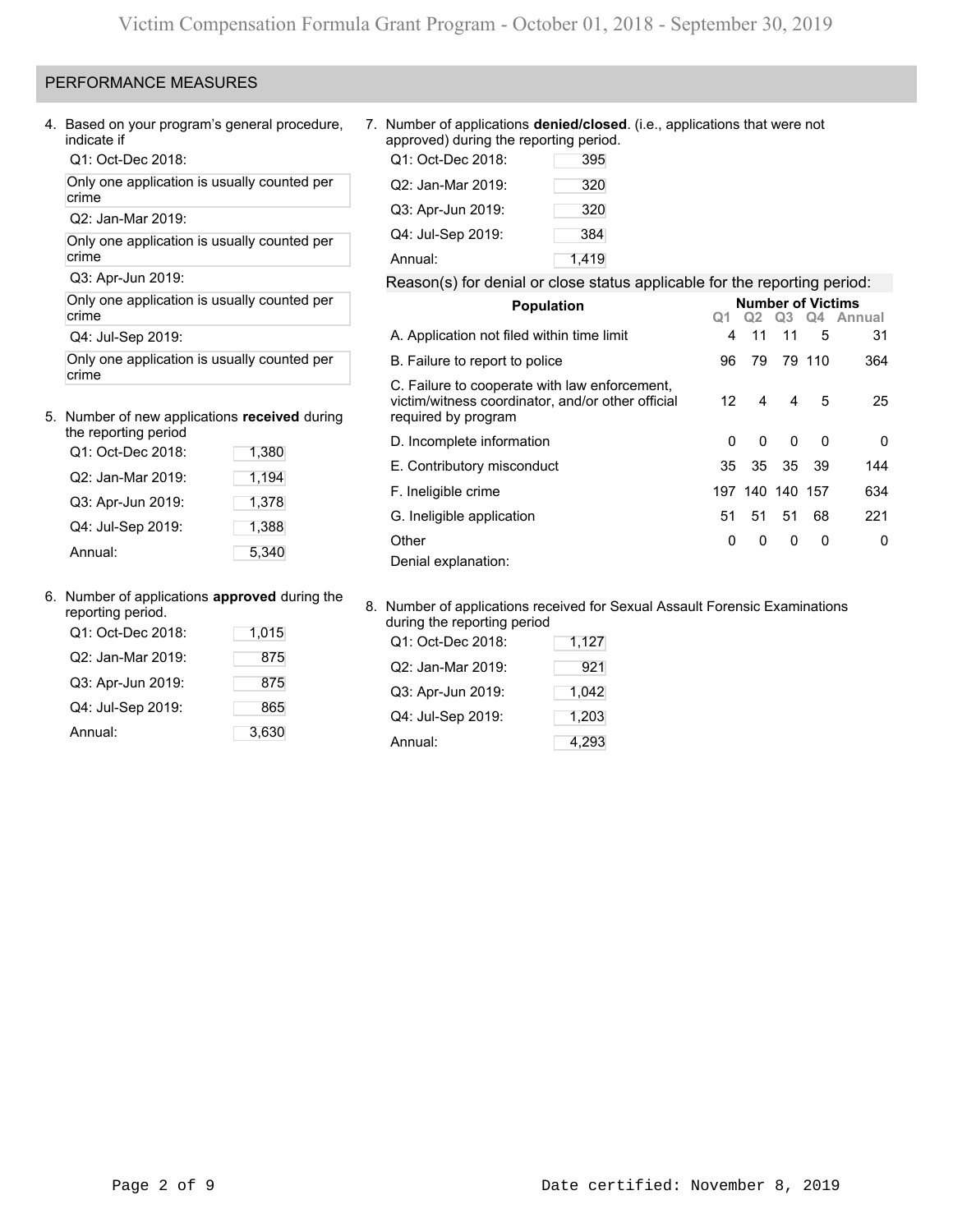| PAYMENT STATISTICS BY CRIME TYPE<br>Qtr:1 |                                                                                                                                |                                                     |                   |                                |                    |                                                   |               |            |                         |                                       |         |                              |                                                                         |                                                                                                                                                   |                                                                                                                                                                    |                                                                                                                                                                        |                                                                                                             |                                                                                                        |
|-------------------------------------------|--------------------------------------------------------------------------------------------------------------------------------|-----------------------------------------------------|-------------------|--------------------------------|--------------------|---------------------------------------------------|---------------|------------|-------------------------|---------------------------------------|---------|------------------------------|-------------------------------------------------------------------------|---------------------------------------------------------------------------------------------------------------------------------------------------|--------------------------------------------------------------------------------------------------------------------------------------------------------------------|------------------------------------------------------------------------------------------------------------------------------------------------------------------------|-------------------------------------------------------------------------------------------------------------|--------------------------------------------------------------------------------------------------------|
|                                           |                                                                                                                                |                                                     |                   |                                |                    | <b>EXPENSE TYPES PAID (in dollars)</b>            |               |            |                         |                                       |         |                              |                                                                         |                                                                                                                                                   | <b>TYPES OF VICTIMIZATIONS</b><br><b>RELATED TO A CRIME TYPE</b>                                                                                                   |                                                                                                                                                                        |                                                                                                             |                                                                                                        |
| <b>TYPES OF CRIME</b>                     | During<br>iod<br>nber of<br>Ins Paid<br>Iting Peri<br>a <mark>l Num</mark><br>blication<br>Reporti<br>Tota<br>App <sub>l</sub> | $\mathbf{f}$<br>Clean <sup>1</sup><br>Sœne<br>Crime | Care<br>Dependent | <b>Suppor</b><br>ric<br>$E$ co | ᠊ᢎ<br>ä<br>Funeral | <b>bept</b><br>Medical/Dental (<br>mental health) | Mental Health | Relocation | Services<br>Replacement | Forensic<br>±<br>∢<br>Sexual<br>Exams | Travel  | explain)<br>8<br>Other (plea | Crime<br>this<br>$\overline{\mathbf{r}}$<br>ipie<br>õ.<br>Total<br>Type | f Applications<br>Bullying that<br>During the<br><b>During</b><br>Period<br><u>ចំ ១ ថ្</u><br>Number of<br>Related to<br>were Paid<br>Reporting I | f Applications<br>Domestic<br>ly Violence<br>Number of Applications<br>Related to Domestic<br>and Family Violence<br>that were Paid During<br>the Reporting Period | ronteol<br>T Application<br><b>Elder</b><br><b>glect that</b><br>During the<br>Period<br>5Q<br>e/Ne<br>Paid<br>Number<br>Related t<br>Abuse/N<br>were Pai<br>Reporting | f Applications<br>Hate Crimes<br>that were Paid During<br>the Reporting Period<br>59<br>Number<br>Related t | Number of Applications<br>Related to Mass<br>Violence that were<br>Paid During the<br>Reporting Period |
| Arson                                     |                                                                                                                                |                                                     |                   |                                |                    |                                                   |               |            |                         |                                       |         |                              |                                                                         |                                                                                                                                                   |                                                                                                                                                                    |                                                                                                                                                                        |                                                                                                             |                                                                                                        |
| Assault                                   | 542                                                                                                                            | <b>NA</b>                                           | NA                | \$268,243                      | \$0                | \$574,947                                         | \$17,311      | <b>NA</b>  | <b>NA</b>               |                                       | \$522   | \$0                          | \$861,023                                                               | <b>NT</b>                                                                                                                                         | 8                                                                                                                                                                  | <b>NT</b>                                                                                                                                                              | <b>NT</b>                                                                                                   | <b>NT</b>                                                                                              |
| Burglary                                  |                                                                                                                                |                                                     |                   |                                |                    |                                                   |               |            |                         |                                       |         |                              |                                                                         |                                                                                                                                                   |                                                                                                                                                                    |                                                                                                                                                                        |                                                                                                             |                                                                                                        |
| <b>Child Physical Abuse/Neglect</b>       | 91                                                                                                                             | NA                                                  | <b>NA</b>         | \$136,225                      | \$0                | \$116,790                                         | \$1,852       | NA         | <b>NA</b>               |                                       | \$189   | \$0                          | \$255,056                                                               | <b>NT</b>                                                                                                                                         | $\overline{0}$                                                                                                                                                     |                                                                                                                                                                        | <b>NT</b>                                                                                                   | <b>NT</b>                                                                                              |
| Child Pornography                         |                                                                                                                                |                                                     |                   |                                |                    |                                                   |               |            |                         |                                       |         |                              |                                                                         |                                                                                                                                                   |                                                                                                                                                                    |                                                                                                                                                                        |                                                                                                             |                                                                                                        |
| <b>Child Sexual Abuse</b>                 | 622                                                                                                                            | NT                                                  | NT                | \$0                            | \$0                | \$66,758                                          | \$5,726       | <b>NA</b>  | <b>NA</b>               | \$410,898                             | \$0     | \$0                          | \$483,382                                                               | <b>NT</b>                                                                                                                                         | 1                                                                                                                                                                  |                                                                                                                                                                        | <b>NT</b>                                                                                                   | <b>NT</b>                                                                                              |
| <b>DUI/DWI</b>                            | 48                                                                                                                             | NA                                                  | <b>NA</b>         | \$47,720                       | \$14,506           | \$29,972                                          | \$0           | <b>NA</b>  | <b>NA</b>               |                                       | \$567   | \$0                          | \$92,765                                                                | <b>NT</b>                                                                                                                                         | $\overline{0}$                                                                                                                                                     | NT                                                                                                                                                                     | <b>NT</b>                                                                                                   | <b>NT</b>                                                                                              |
| <b>Fraud/Financial Crimes</b>             |                                                                                                                                |                                                     |                   |                                |                    |                                                   |               |            |                         |                                       |         |                              |                                                                         |                                                                                                                                                   |                                                                                                                                                                    |                                                                                                                                                                        |                                                                                                             |                                                                                                        |
| Homicide                                  | 124                                                                                                                            | <b>NA</b>                                           | NA                | \$297,011                      | \$265,777          | \$30,066                                          | \$6,992       | <b>NA</b>  | <b>NA</b>               |                                       | \$0     | \$0                          | \$599,846                                                               | <b>NT</b>                                                                                                                                         | 4                                                                                                                                                                  | <b>NT</b>                                                                                                                                                              | <b>NT</b>                                                                                                   | <b>NT</b>                                                                                              |
| Human Trafficking                         |                                                                                                                                |                                                     |                   |                                |                    |                                                   |               |            |                         |                                       |         |                              |                                                                         |                                                                                                                                                   |                                                                                                                                                                    |                                                                                                                                                                        |                                                                                                             |                                                                                                        |
| Kidnapping                                |                                                                                                                                |                                                     |                   |                                |                    |                                                   |               |            |                         |                                       |         |                              |                                                                         |                                                                                                                                                   |                                                                                                                                                                    |                                                                                                                                                                        |                                                                                                             |                                                                                                        |
| <b>Other Vehicular Crimes</b>             | 134                                                                                                                            | <b>NA</b>                                           | NA                | \$115,369                      | \$75,768           | \$147,940                                         | \$0           | <b>NA</b>  | <b>NA</b>               |                                       | \$680   | \$0                          | \$339,757                                                               | <b>NT</b>                                                                                                                                         | $\overline{0}$                                                                                                                                                     | <b>NT</b>                                                                                                                                                              | <b>NT</b>                                                                                                   | <b>NT</b>                                                                                              |
| Robbery                                   | 17                                                                                                                             | <b>NA</b>                                           | <b>NA</b>         | \$11,669                       | \$0                | \$71,297                                          | \$1,170       | <b>NA</b>  | NA                      |                                       | \$0     | \$0                          | \$84,136                                                                | <b>NT</b>                                                                                                                                         | $\overline{0}$                                                                                                                                                     | <b>NT</b>                                                                                                                                                              | <b>NT</b>                                                                                                   | <b>NT</b>                                                                                              |
| <b>Sexual Assault</b>                     | 960                                                                                                                            | <b>NA</b>                                           | <b>NA</b>         | \$61,958                       | \$0                | \$13,054                                          | \$8,273       | <b>NA</b>  | <b>NA</b>               | \$759,066                             | \$0     | \$0                          | \$842,351                                                               | <b>NT</b>                                                                                                                                         | $\overline{0}$                                                                                                                                                     | <b>NT</b>                                                                                                                                                              | <b>NT</b>                                                                                                   | <b>NT</b>                                                                                              |
| Stalking                                  |                                                                                                                                |                                                     |                   |                                |                    |                                                   |               |            |                         |                                       |         |                              |                                                                         |                                                                                                                                                   |                                                                                                                                                                    |                                                                                                                                                                        |                                                                                                             |                                                                                                        |
| Terrorism                                 |                                                                                                                                |                                                     |                   |                                |                    |                                                   |               |            |                         |                                       |         |                              |                                                                         |                                                                                                                                                   |                                                                                                                                                                    |                                                                                                                                                                        |                                                                                                             |                                                                                                        |
| Total                                     | 2,538                                                                                                                          | <b>NA</b>                                           | <b>NA</b>         | \$938,195                      | \$356,051          | \$1,050,824                                       | \$41,324      | <b>NA</b>  | NA.                     | \$1,169,964                           | \$1,958 | \$0                          | \$3,558,316                                                             | <b>NT</b>                                                                                                                                         | 13                                                                                                                                                                 | <b>NT</b>                                                                                                                                                              | <b>NT</b>                                                                                                   | <b>NT</b>                                                                                              |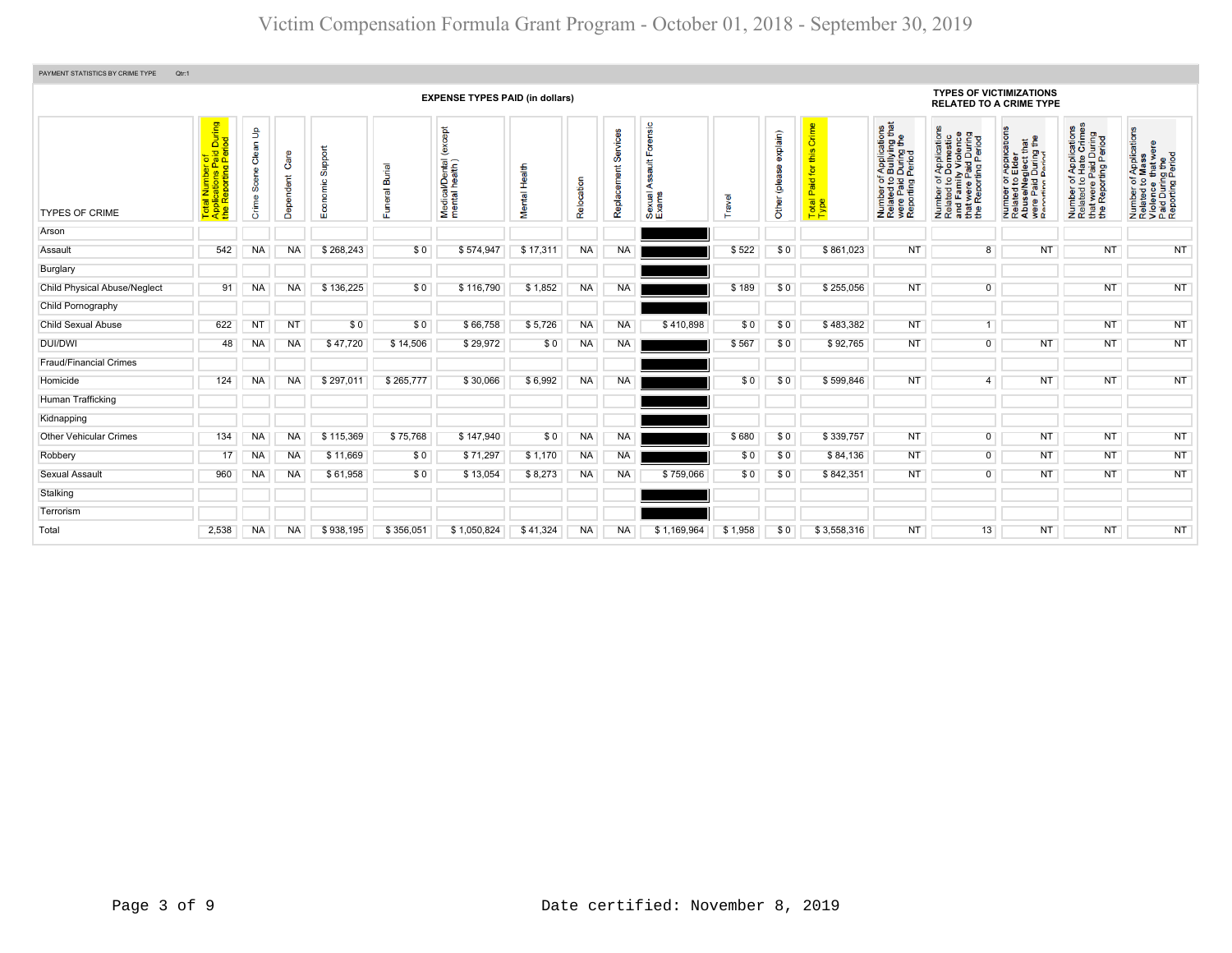| PAYMENT STATISTICS BY CRIME TYPE<br>Qtr:2 |                                                                                    |                             |                   |                     |                          |                                              |                  |            |                         |                                       |         |                           |                                            |                                                                                                                       |                                                                                                                                                               |                                                                                                                                                          |                                                                                                                                       |                                                                                                        |
|-------------------------------------------|------------------------------------------------------------------------------------|-----------------------------|-------------------|---------------------|--------------------------|----------------------------------------------|------------------|------------|-------------------------|---------------------------------------|---------|---------------------------|--------------------------------------------|-----------------------------------------------------------------------------------------------------------------------|---------------------------------------------------------------------------------------------------------------------------------------------------------------|----------------------------------------------------------------------------------------------------------------------------------------------------------|---------------------------------------------------------------------------------------------------------------------------------------|--------------------------------------------------------------------------------------------------------|
|                                           |                                                                                    |                             |                   |                     |                          | <b>EXPENSE TYPES PAID (in dollars)</b>       |                  |            |                         |                                       |         |                           |                                            |                                                                                                                       | <b>TYPES OF VICTIMIZATIONS</b><br><b>RELATED TO A CRIME TYPE</b>                                                                                              |                                                                                                                                                          |                                                                                                                                       |                                                                                                        |
| <b>TYPES OF CRIME</b>                     | tal Number of<br>plications Paid During<br>∍ Reporting Period<br><b>Top</b><br>App | Clean Up<br>Scene<br>Crime: | Care<br>Dependent | Support<br>Economic | <b>Burial</b><br>Funeral | except<br>Medical/Dental (<br>mental health) | Health<br>Mental | Relocation | Services<br>Replacement | Forensic<br>ã<br>⋖<br>Sexual<br>Exams | Travel  | explain)<br>Other (please | Crime<br>this<br>Paid for<br>Total<br>Type | f Applications<br>b Bullying that<br>I During the<br>Period<br>Number of,<br>Related to I<br>were Paid<br>Reporting F | mber of Applications<br>lated to Domestic<br>d Family Violence<br>tt were Paid During<br>» Reporting Period<br>Number<br>Related<br>and Fam<br>E <sup>e</sup> | r Applications<br>Elder<br>eglect that<br>I During the<br>Period<br>Number of <i>I</i><br>Related to <b>E</b><br>Abuse/Neg<br>were Paid L<br>Reporting P | <b>Applications</b><br>Hate Crimes<br>Paid During<br>fing Period<br>$\frac{1}{6}$<br>that were F<br>the Report<br>Number<br>Related t | Number of Applications<br>Related to Mass<br>Violence that were<br>Paid During the<br>Reporting Period |
| Arson                                     |                                                                                    |                             |                   |                     |                          |                                              |                  |            |                         |                                       |         |                           |                                            |                                                                                                                       |                                                                                                                                                               |                                                                                                                                                          |                                                                                                                                       |                                                                                                        |
| Assault                                   | 526                                                                                | <b>NA</b>                   | <b>NA</b>         | \$369,159           | \$4,046                  | \$633,099                                    | \$15,240         | <b>NA</b>  | <b>NA</b>               |                                       | \$944   | \$0                       | \$1,022,488                                | <b>NT</b>                                                                                                             | 14                                                                                                                                                            | <b>NT</b>                                                                                                                                                | <b>NT</b>                                                                                                                             | <b>NT</b>                                                                                              |
| Burglary                                  |                                                                                    |                             |                   |                     |                          |                                              |                  |            |                         |                                       |         |                           |                                            |                                                                                                                       |                                                                                                                                                               |                                                                                                                                                          |                                                                                                                                       |                                                                                                        |
| <b>Child Physical Abuse/Neglect</b>       | 38                                                                                 | <b>NA</b>                   | <b>NA</b>         | \$44,540            | \$0                      | \$15,685                                     | \$2,306          | <b>NA</b>  | <b>NA</b>               |                                       | \$39    | \$0                       | \$62,570                                   | <b>NT</b>                                                                                                             | $\overline{0}$                                                                                                                                                |                                                                                                                                                          | <b>NT</b>                                                                                                                             | <b>NT</b>                                                                                              |
| Child Pornography                         |                                                                                    |                             |                   |                     |                          |                                              |                  |            |                         |                                       |         |                           |                                            |                                                                                                                       |                                                                                                                                                               |                                                                                                                                                          |                                                                                                                                       |                                                                                                        |
| <b>Child Sexual Abuse</b>                 | 527                                                                                | <b>NA</b>                   | <b>NA</b>         | \$0                 | \$0                      | \$130,381                                    | \$11,138         | <b>NA</b>  | <b>NA</b>               | \$445,910                             | \$0     | \$0                       | \$587,429                                  | <b>NT</b>                                                                                                             |                                                                                                                                                               |                                                                                                                                                          | <b>NT</b>                                                                                                                             | <b>NT</b>                                                                                              |
| <b>DUI/DWI</b>                            | 41                                                                                 | <b>NA</b>                   | <b>NA</b>         | \$30,834            | \$852                    | \$69,577                                     | \$178            | <b>NA</b>  | <b>NA</b>               |                                       | \$32    | \$0                       | \$101,473                                  | <b>NT</b>                                                                                                             | $\overline{0}$                                                                                                                                                | NT                                                                                                                                                       | <b>NT</b>                                                                                                                             | <b>NT</b>                                                                                              |
| <b>Fraud/Financial Crimes</b>             |                                                                                    |                             |                   |                     |                          |                                              |                  |            |                         |                                       |         |                           |                                            |                                                                                                                       |                                                                                                                                                               |                                                                                                                                                          |                                                                                                                                       |                                                                                                        |
| Homicide                                  | 130                                                                                | NA.                         | <b>NA</b>         | \$307,996           | \$248,205                | \$143,751                                    | \$5,435          | <b>NA</b>  | <b>NA</b>               |                                       | \$0     | \$0                       | \$705,387                                  | <b>NT</b>                                                                                                             | 5                                                                                                                                                             | <b>NT</b>                                                                                                                                                | <b>NT</b>                                                                                                                             | <b>NT</b>                                                                                              |
| Human Trafficking                         |                                                                                    |                             |                   |                     |                          |                                              |                  |            |                         |                                       |         |                           |                                            |                                                                                                                       |                                                                                                                                                               |                                                                                                                                                          |                                                                                                                                       |                                                                                                        |
| Kidnapping                                |                                                                                    |                             |                   |                     |                          |                                              |                  |            |                         |                                       |         |                           |                                            |                                                                                                                       |                                                                                                                                                               |                                                                                                                                                          |                                                                                                                                       |                                                                                                        |
| <b>Other Vehicular Crimes</b>             | 122                                                                                | NA.                         | NA                | \$146,836           | \$44,087                 | \$132,581                                    | \$603            | <b>NA</b>  | NA                      |                                       | \$738   | \$0                       | \$324,845                                  | <b>NT</b>                                                                                                             | $\overline{0}$                                                                                                                                                | <b>NT</b>                                                                                                                                                | <b>NT</b>                                                                                                                             | <b>NT</b>                                                                                              |
| Robbery                                   | 18                                                                                 | <b>NA</b>                   | <b>NA</b>         | \$13,96'            | \$0                      | \$47,138                                     | \$2,091          | <b>NA</b>  | <b>NA</b>               |                                       | \$0     | \$0                       | \$63,190                                   | <b>NT</b>                                                                                                             | $\overline{0}$                                                                                                                                                | <b>NT</b>                                                                                                                                                | NT                                                                                                                                    | <b>NT</b>                                                                                              |
| Sexual Assault                            | 671                                                                                | <b>NA</b>                   | <b>NA</b>         | \$23,456            | \$0                      | \$27,796                                     | \$7,508          | <b>NA</b>  | NA                      | \$585,468                             | \$0     | \$0                       | \$644,228                                  | <b>NT</b>                                                                                                             | $\overline{0}$                                                                                                                                                | <b>NT</b>                                                                                                                                                | NT                                                                                                                                    | <b>NT</b>                                                                                              |
| Stalking                                  | $\overline{2}$                                                                     | <b>NA</b>                   | <b>NA</b>         | \$13,649            | \$0                      | \$0                                          | \$396            | <b>NA</b>  | <b>NA</b>               |                                       | \$0     | \$0                       | \$14,045                                   | <b>NT</b>                                                                                                             | $\overline{0}$                                                                                                                                                | <b>NT</b>                                                                                                                                                | <b>NT</b>                                                                                                                             | <b>NT</b>                                                                                              |
| Terrorism                                 |                                                                                    |                             |                   |                     |                          |                                              |                  |            |                         |                                       |         |                           |                                            |                                                                                                                       |                                                                                                                                                               |                                                                                                                                                          |                                                                                                                                       |                                                                                                        |
| Total                                     | 2,075                                                                              | <b>NA</b>                   | <b>NA</b>         | \$950,431           | \$297,190                | \$1,200,008                                  | \$44.895         | <b>NA</b>  | <b>NA</b>               | \$1,031,378                           | \$1,753 | \$0                       | \$3,525,655                                | <b>NT</b>                                                                                                             | 20                                                                                                                                                            | <b>NT</b>                                                                                                                                                | <b>NT</b>                                                                                                                             | <b>NT</b>                                                                                              |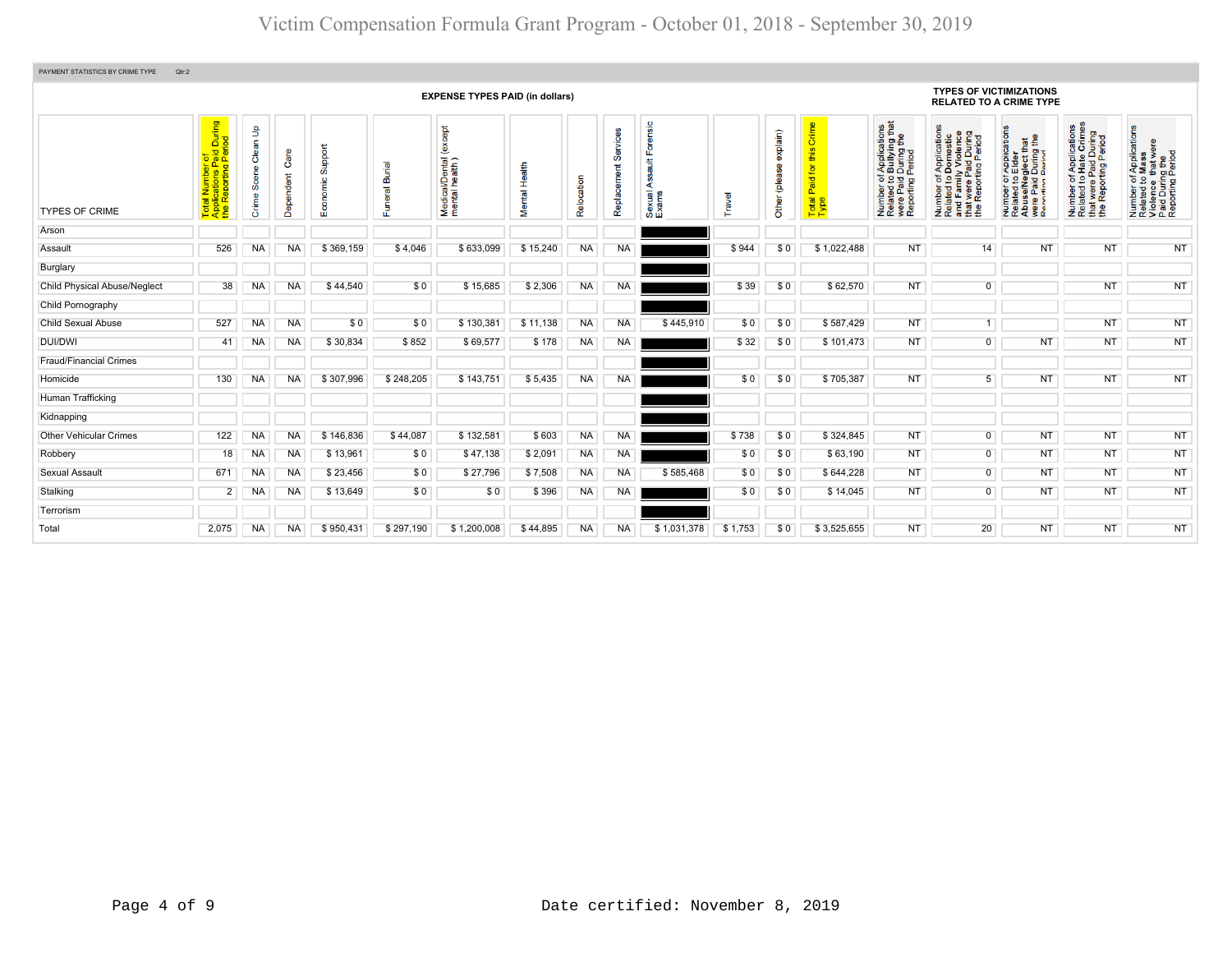| PAYMENT STATISTICS BY CRIME TYPE<br>Qtr:3 |                                                                              |                      |                   |                     |                |                                              |                               |            |                         |                                       |         |                              |                                                            |                                                                                                                                            |                                                                                                                                                         |                                                                                                                                                                                 |                                                                                                                                                 |                                                                                                        |
|-------------------------------------------|------------------------------------------------------------------------------|----------------------|-------------------|---------------------|----------------|----------------------------------------------|-------------------------------|------------|-------------------------|---------------------------------------|---------|------------------------------|------------------------------------------------------------|--------------------------------------------------------------------------------------------------------------------------------------------|---------------------------------------------------------------------------------------------------------------------------------------------------------|---------------------------------------------------------------------------------------------------------------------------------------------------------------------------------|-------------------------------------------------------------------------------------------------------------------------------------------------|--------------------------------------------------------------------------------------------------------|
|                                           |                                                                              |                      |                   |                     |                | <b>EXPENSE TYPES PAID (in dollars)</b>       |                               |            |                         |                                       |         |                              |                                                            |                                                                                                                                            | <b>TYPES OF VICTIMIZATIONS</b><br><b>RELATED TO A CRIME TYPE</b>                                                                                        |                                                                                                                                                                                 |                                                                                                                                                 |                                                                                                        |
| <b>TYPES OF CRIME</b>                     | tal Number of<br>plications Paid During<br>∍ Reporting Period<br><b>Pape</b> | Crime Scene Clean Up | Care<br>Dependent | Support<br>Economic | Funeral Burial | except<br>Medical/Dental (<br>mental health) | Health<br>Mental <sup>1</sup> | Relocation | Services<br>Replacement | Forensic<br>ã<br>∢<br>Sexual<br>Exams | Travel  | explain)<br>இ<br>Other (plea | Crime<br>this<br>tor<br>Paid <sup>-</sup><br>Total<br>Type | f Applications<br>b Bullying that<br>I During the<br>Period<br>Number of,<br>Related to I<br>were Paid<br>Reporting F<br>Number<br>Related | f Applications<br>Domestic<br>ly Violence<br>Paid During<br>rting Period<br>$\overline{5}$<br>twere I<br>Number<br>Related<br>and Fam<br>E <sup>e</sup> | r Applications<br>Elder<br>that<br>g the<br>glect th<br>During<br>Period<br>$\overline{5}$ $\overline{2}$ .<br>Number of<br>Related to<br>Abuse/Neg<br>were Paid<br>Reporting I | Applications<br>Hate Crimes<br>t were Paid During<br>· Reporting Period<br>$\overline{5}$ $\overline{2}$<br>Number<br>Related t<br>the <b>F</b> | Number of Applications<br>Related to Mass<br>Violence that were<br>Paid During the<br>Reporting Period |
| Arson                                     |                                                                              |                      |                   |                     |                |                                              |                               |            |                         |                                       |         |                              |                                                            |                                                                                                                                            |                                                                                                                                                         |                                                                                                                                                                                 |                                                                                                                                                 |                                                                                                        |
| Assault                                   | 554                                                                          | <b>NA</b>            | <b>NA</b>         | \$354,455           | \$0            | \$727,837                                    | \$22,496                      | <b>NA</b>  | <b>NA</b>               |                                       | \$2,536 | \$0                          | \$1,107,324                                                | <b>NT</b>                                                                                                                                  | $\overline{8}$                                                                                                                                          | <b>NT</b>                                                                                                                                                                       | <b>NT</b>                                                                                                                                       | <b>NT</b>                                                                                              |
| Burglary                                  |                                                                              |                      |                   |                     |                |                                              |                               |            |                         |                                       |         |                              |                                                            |                                                                                                                                            |                                                                                                                                                         |                                                                                                                                                                                 |                                                                                                                                                 |                                                                                                        |
| <b>Child Physical Abuse/Neglect</b>       | 34                                                                           | NA                   | <b>NA</b>         | \$1,259             | \$0            | \$26,849                                     | \$4,937                       | NA         | <b>NA</b>               |                                       | \$0     | \$0                          | \$33,045                                                   | <b>NT</b>                                                                                                                                  | $\mathbf{0}$                                                                                                                                            |                                                                                                                                                                                 | <b>NT</b>                                                                                                                                       | <b>NT</b>                                                                                              |
| Child Pornography                         |                                                                              |                      |                   |                     |                |                                              |                               |            |                         |                                       |         |                              |                                                            |                                                                                                                                            |                                                                                                                                                         |                                                                                                                                                                                 |                                                                                                                                                 |                                                                                                        |
| <b>Child Sexual Abuse</b>                 | 552                                                                          | <b>NA</b>            | <b>NA</b>         | \$0                 | \$0            | \$10,299                                     | \$9,287                       | <b>NA</b>  | <b>NA</b>               | \$483,278                             | \$0     | \$0                          | \$502,864                                                  | <b>NT</b>                                                                                                                                  |                                                                                                                                                         |                                                                                                                                                                                 | <b>NT</b>                                                                                                                                       | <b>NT</b>                                                                                              |
| <b>DUI/DWI</b>                            | 55                                                                           | ΝI                   | N <sub>T</sub>    | \$46,212            | \$7,587        | \$28,187                                     | \$1,017                       | <b>NA</b>  | <b>NA</b>               |                                       | \$129   | \$0                          | \$83,132                                                   | <b>NT</b>                                                                                                                                  | $\overline{0}$                                                                                                                                          | <b>NT</b>                                                                                                                                                                       | <b>NT</b>                                                                                                                                       | <b>NT</b>                                                                                              |
| <b>Fraud/Financial Crimes</b>             |                                                                              |                      |                   |                     |                |                                              |                               |            |                         |                                       |         |                              |                                                            |                                                                                                                                            |                                                                                                                                                         |                                                                                                                                                                                 |                                                                                                                                                 |                                                                                                        |
| Homicide                                  | 126                                                                          | NA.                  | <b>NA</b>         | \$276,453           | \$263,577      | \$110,068                                    | \$15,466                      | <b>NA</b>  | <b>NA</b>               |                                       | \$0     | \$0                          | \$665,564                                                  | <b>NT</b>                                                                                                                                  | 6                                                                                                                                                       | <b>NT</b>                                                                                                                                                                       | <b>NT</b>                                                                                                                                       | <b>NT</b>                                                                                              |
| Human Trafficking                         |                                                                              |                      |                   |                     |                |                                              |                               |            |                         |                                       |         |                              |                                                            |                                                                                                                                            |                                                                                                                                                         |                                                                                                                                                                                 |                                                                                                                                                 |                                                                                                        |
| Kidnapping                                |                                                                              |                      |                   |                     |                |                                              |                               |            |                         |                                       |         |                              |                                                            |                                                                                                                                            |                                                                                                                                                         |                                                                                                                                                                                 |                                                                                                                                                 |                                                                                                        |
| <b>Other Vehicular Crimes</b>             | 125                                                                          | <b>NA</b>            | <b>NA</b>         | \$143,240           | \$45,782       | \$116,148                                    | \$1,728                       | <b>NA</b>  | NA                      |                                       | \$5,350 | \$0                          | \$312,248                                                  | <b>NT</b>                                                                                                                                  | $\overline{0}$                                                                                                                                          | <b>NT</b>                                                                                                                                                                       | <b>NT</b>                                                                                                                                       | <b>NT</b>                                                                                              |
| Robbery                                   | 16                                                                           | <b>NA</b>            | <b>NA</b>         | \$15,322            | \$0            | \$44,675                                     | \$1,295                       | <b>NA</b>  | NA                      |                                       | \$0     | \$0                          | \$61,292                                                   | <b>NT</b>                                                                                                                                  | $\overline{0}$                                                                                                                                          | <b>NT</b>                                                                                                                                                                       | <b>NT</b>                                                                                                                                       | <b>NT</b>                                                                                              |
| Sexual Assault                            | 664                                                                          | <b>NA</b>            | <b>NA</b>         | \$17,110            | \$0            | \$30,271                                     | \$5,227                       | <b>NA</b>  | <b>NA</b>               | \$685,921                             | \$0     | \$0                          | \$738,529                                                  | <b>NT</b>                                                                                                                                  | $\overline{0}$                                                                                                                                          | <b>NT</b>                                                                                                                                                                       | <b>NT</b>                                                                                                                                       | <b>NT</b>                                                                                              |
| Stalking                                  | $\overline{2}$                                                               | NA.                  | <b>NA</b>         | \$1,582             | \$0            | \$23                                         | \$306                         | <b>NA</b>  | <b>NA</b>               |                                       | \$0     | \$0                          | \$1,911                                                    | <b>NT</b>                                                                                                                                  | $\overline{0}$                                                                                                                                          | <b>NT</b>                                                                                                                                                                       | <b>NT</b>                                                                                                                                       | <b>NT</b>                                                                                              |
| Terrorism                                 |                                                                              |                      |                   |                     |                |                                              |                               |            |                         |                                       |         |                              |                                                            |                                                                                                                                            |                                                                                                                                                         |                                                                                                                                                                                 |                                                                                                                                                 |                                                                                                        |
| Total                                     | 2,128                                                                        | <b>NA</b>            | <b>NA</b>         | \$855,633           | \$316,946      | \$1,094,357                                  | \$61,759                      | <b>NA</b>  | <b>NA</b>               | \$1,169,199                           | \$8,015 | \$0                          | \$3,505,909                                                | <b>NT</b>                                                                                                                                  | 15                                                                                                                                                      | <b>NT</b>                                                                                                                                                                       | <b>NT</b>                                                                                                                                       | <b>NT</b>                                                                                              |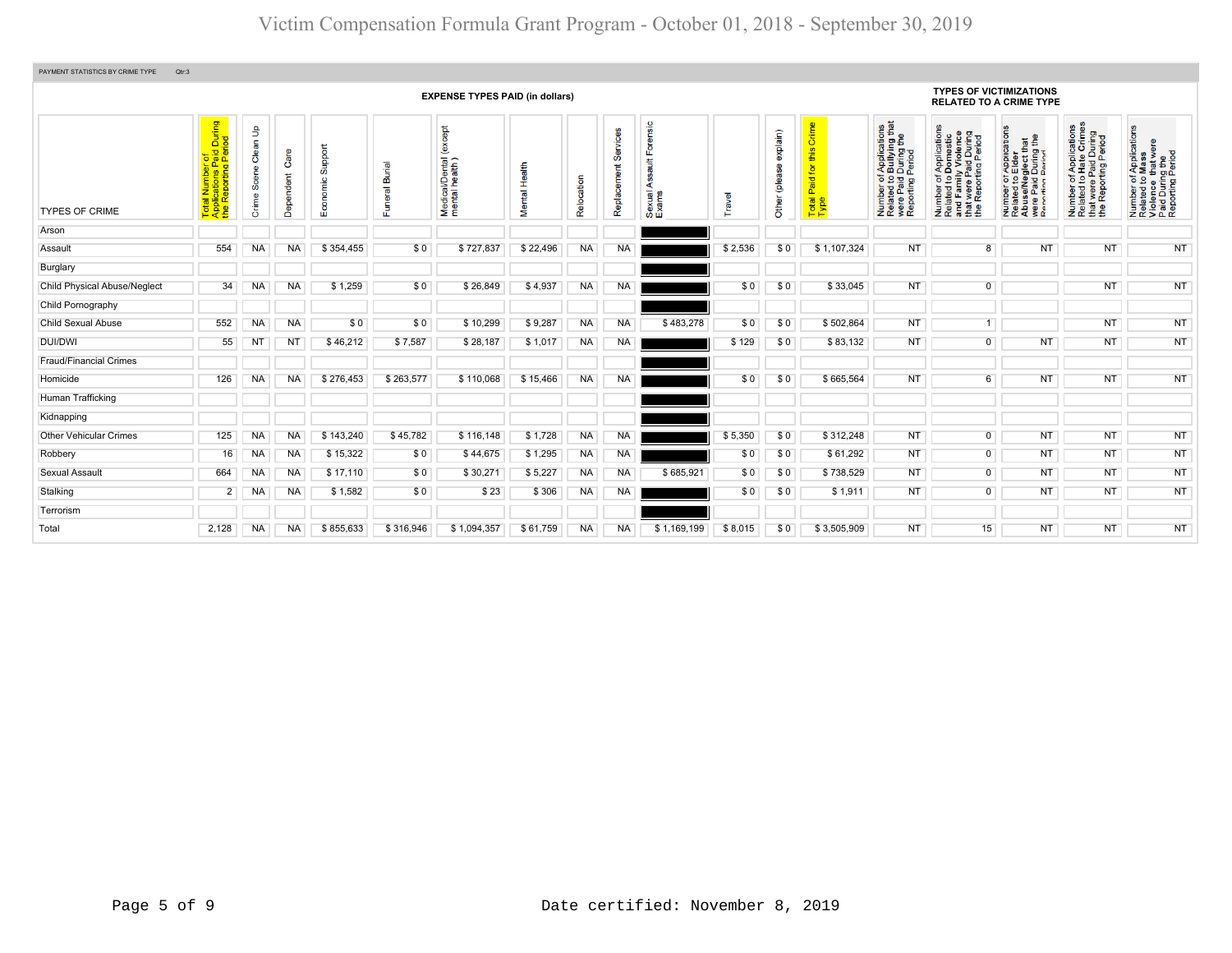| PAYMENT STATISTICS BY CRIME TYPE<br>Qtr:4<br><b>TYPES OF VICTIMIZATIONS</b> |                                                                                                 |                      |                   |                                         |                |                                              |               |            |                         |                                         |         |                           |                                            |                                                                                                                                                |                                                                                                                                                                    |                                                                                                                                                                    |                                                                                                                                 |                                                                                                        |
|-----------------------------------------------------------------------------|-------------------------------------------------------------------------------------------------|----------------------|-------------------|-----------------------------------------|----------------|----------------------------------------------|---------------|------------|-------------------------|-----------------------------------------|---------|---------------------------|--------------------------------------------|------------------------------------------------------------------------------------------------------------------------------------------------|--------------------------------------------------------------------------------------------------------------------------------------------------------------------|--------------------------------------------------------------------------------------------------------------------------------------------------------------------|---------------------------------------------------------------------------------------------------------------------------------|--------------------------------------------------------------------------------------------------------|
|                                                                             |                                                                                                 |                      |                   |                                         |                | <b>EXPENSE TYPES PAID (in dollars)</b>       |               |            |                         |                                         |         |                           |                                            |                                                                                                                                                | <b>RELATED TO A CRIME TYPE</b>                                                                                                                                     |                                                                                                                                                                    |                                                                                                                                 |                                                                                                        |
| <b>TYPES OF CRIME</b>                                                       | During<br>iod<br>าber of<br>ris Paid  <br>ting Peri<br><b>uication</b><br>Report<br>Tota<br>App | Crime Scene Clean Up | Care<br>Dependent | <b>Suppor</b><br>$rac{c}{E}$<br>8<br>шī | Funeral Burial | except<br>Medical/Dental (<br>mental health) | Mental Health | Relocation | Services<br>Replacement | Forensic<br>ā<br>∢<br>Sexual /<br>Exams | Travel  | explain)<br>Other (please | Crime<br>this<br>Paid for<br>Total<br>Type | f Applications<br>b Bullying that<br>I During the<br>Period<br>Number of,<br>Related to I<br>were Paid I<br>Reporting F<br>Number<br>Related t | f Applications<br>Domestic<br>ly Violence<br>Number of Applications<br>Related to Domestic<br>and Family Violence<br>that were Paid During<br>the Reporting Period | r Applications<br>Elder<br>that<br>g the<br>glect th<br>During<br>Period<br>$\overline{5}$<br>Number of<br>Related to I<br>Abuse/Neg<br>were Paid I<br>Reporting B | <b>Applications</b><br>Hate Crimes<br>were Paid During<br>Reporting Period<br>5Q<br>Number<br>Related t<br>that<br>the <b>F</b> | Number of Applications<br>Related to Mass<br>Violence that were<br>Paid During the<br>Reporting Period |
| Arson                                                                       |                                                                                                 |                      |                   |                                         |                |                                              |               |            |                         |                                         |         |                           |                                            |                                                                                                                                                |                                                                                                                                                                    |                                                                                                                                                                    |                                                                                                                                 |                                                                                                        |
| Assault                                                                     | 532                                                                                             | NA                   | NA                | \$399,530                               | \$39,447       | \$636,333                                    | \$13,933      | <b>NA</b>  | <b>NA</b>               |                                         | \$5,508 | \$0                       | \$1,094,751                                | <b>NT</b>                                                                                                                                      |                                                                                                                                                                    | <b>NT</b>                                                                                                                                                          | <b>NT</b>                                                                                                                       | <b>NT</b>                                                                                              |
| Burglary                                                                    |                                                                                                 |                      |                   |                                         |                |                                              |               |            |                         |                                         |         |                           |                                            |                                                                                                                                                |                                                                                                                                                                    |                                                                                                                                                                    |                                                                                                                                 |                                                                                                        |
| <b>Child Physical Abuse/Neglect</b>                                         | 38                                                                                              | <b>NA</b>            | NA                | \$46.740                                | \$24,043       | \$12,888                                     | \$2,796       | <b>NA</b>  | <b>NA</b>               |                                         | \$41    | \$0                       | \$86,508                                   | <b>NT</b>                                                                                                                                      | $\overline{0}$                                                                                                                                                     |                                                                                                                                                                    | <b>NT</b>                                                                                                                       | <b>NT</b>                                                                                              |
| Child Pornography                                                           | 1                                                                                               | <b>NA</b>            | <b>NA</b>         | \$0                                     | \$0            | \$740                                        | \$0           | <b>NA</b>  | <b>NA</b>               |                                         | \$0     | \$0                       | \$740                                      | <b>NT</b>                                                                                                                                      | $\overline{0}$                                                                                                                                                     |                                                                                                                                                                    | <b>NT</b>                                                                                                                       | NT                                                                                                     |
| <b>Child Sexual Abuse</b>                                                   | 535                                                                                             | <b>NA</b>            | <b>NA</b>         | \$0                                     | \$0            | \$2,100                                      | \$7,711       | <b>NA</b>  | <b>NA</b>               | \$451,753                               | \$0     | \$0                       | \$461,564                                  | <b>NT</b>                                                                                                                                      | $\overline{1}$                                                                                                                                                     |                                                                                                                                                                    | NT                                                                                                                              | NT                                                                                                     |
| <b>DUI/DWI</b>                                                              | 61                                                                                              | <b>NA</b>            | <b>NA</b>         | \$63,070                                | \$6,208        | \$72,871                                     | \$2,518       | <b>NA</b>  | NA                      |                                         | \$0     | \$0                       | \$144,667                                  | <b>NT</b>                                                                                                                                      | $\overline{0}$                                                                                                                                                     | NT                                                                                                                                                                 | <b>NT</b>                                                                                                                       | NT                                                                                                     |
| <b>Fraud/Financial Crimes</b>                                               |                                                                                                 |                      |                   |                                         |                |                                              |               |            |                         |                                         |         |                           |                                            |                                                                                                                                                |                                                                                                                                                                    |                                                                                                                                                                    |                                                                                                                                 |                                                                                                        |
| Homicide                                                                    | 129                                                                                             | <b>NA</b>            | NA                | \$270,007                               | \$225,966      | \$40,479                                     | \$5,571       | <b>NA</b>  | NA                      |                                         | \$0     | \$0                       | \$542,023                                  | <b>NT</b>                                                                                                                                      | $\overline{8}$                                                                                                                                                     | <b>NT</b>                                                                                                                                                          | <b>NT</b>                                                                                                                       | <b>NT</b>                                                                                              |
| Human Trafficking                                                           |                                                                                                 |                      |                   |                                         |                |                                              |               |            |                         |                                         |         |                           |                                            |                                                                                                                                                |                                                                                                                                                                    |                                                                                                                                                                    |                                                                                                                                 |                                                                                                        |
| Kidnapping                                                                  |                                                                                                 |                      |                   |                                         |                |                                              |               |            |                         |                                         |         |                           |                                            |                                                                                                                                                |                                                                                                                                                                    |                                                                                                                                                                    |                                                                                                                                 |                                                                                                        |
| <b>Other Vehicular Crimes</b>                                               | 117                                                                                             | <b>NA</b>            | <b>NA</b>         | \$125,662                               | \$43,144       | \$208,317                                    | \$2,279       | <b>NA</b>  | <b>NA</b>               |                                         | \$278   | \$0                       | \$379,680                                  | <b>NT</b>                                                                                                                                      | $\overline{0}$                                                                                                                                                     | <b>NT</b>                                                                                                                                                          | NT                                                                                                                              | <b>NT</b>                                                                                              |
| Robbery                                                                     | 8                                                                                               | <b>NA</b>            | <b>NA</b>         | \$0                                     | \$0            | \$13,243                                     | \$724         | <b>NA</b>  | NA                      |                                         | \$0     | \$0                       | \$13,967                                   | <b>NT</b>                                                                                                                                      | $\overline{0}$                                                                                                                                                     | <b>NT</b>                                                                                                                                                          | NT                                                                                                                              | <b>NT</b>                                                                                              |
| <b>Sexual Assault</b>                                                       | 729                                                                                             | <b>NA</b>            | <b>NA</b>         | \$49,250                                | \$0            | \$15,363                                     | \$6,647       | <b>NA</b>  | NA                      | \$744,773                               | \$0     | \$0                       | \$816,033                                  | <b>NT</b>                                                                                                                                      | $\Omega$                                                                                                                                                           | <b>NT</b>                                                                                                                                                          | <b>NT</b>                                                                                                                       | <b>NT</b>                                                                                              |
| Stalking                                                                    |                                                                                                 |                      |                   |                                         |                |                                              |               |            |                         |                                         |         |                           |                                            |                                                                                                                                                |                                                                                                                                                                    |                                                                                                                                                                    |                                                                                                                                 |                                                                                                        |
| Terrorism                                                                   |                                                                                                 |                      |                   |                                         |                |                                              |               |            |                         |                                         |         |                           |                                            |                                                                                                                                                |                                                                                                                                                                    |                                                                                                                                                                    |                                                                                                                                 |                                                                                                        |
| Total                                                                       | 2.150                                                                                           | <b>NA</b>            | <b>NA</b>         | \$954.259                               | \$338,808      | \$1.002.334                                  | \$42.179      | <b>NA</b>  | <b>NA</b>               | \$1.196.526                             | \$5,827 | \$0                       | \$3.539.933                                | <b>NT</b>                                                                                                                                      | 16                                                                                                                                                                 | <b>NT</b>                                                                                                                                                          | <b>NT</b>                                                                                                                       | <b>NT</b>                                                                                              |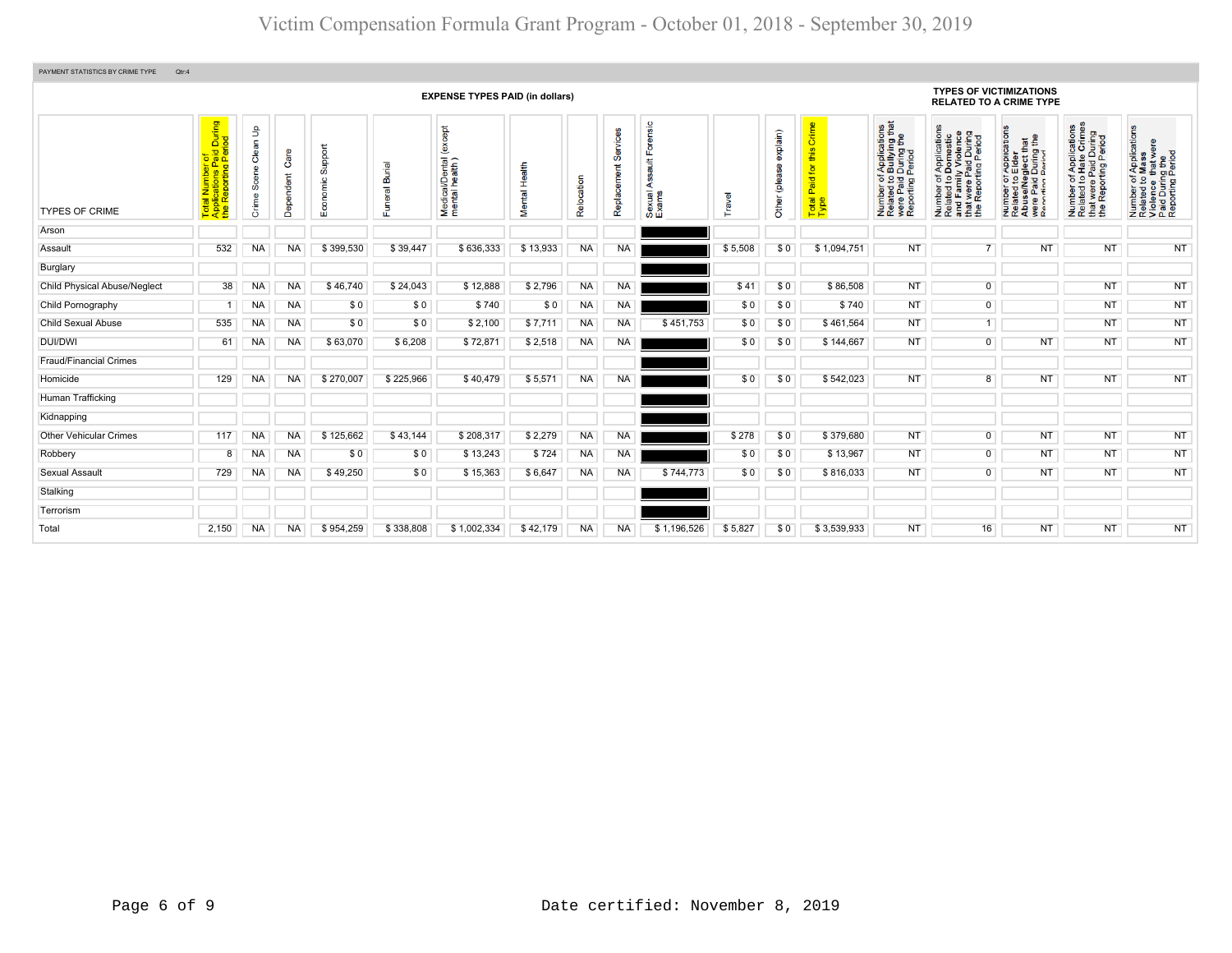| PAYMENT STATISTICS BY CRIME TYPE - Aggregated |                                                                            |                               |                   |                 |                     |                                              |               |            |                         |                                       |          |                                 |                                                                       |                                                                                                                                        |                                                                                                                       |                                                                                                                                                           |                                                                                                                           |                                                                                                        |
|-----------------------------------------------|----------------------------------------------------------------------------|-------------------------------|-------------------|-----------------|---------------------|----------------------------------------------|---------------|------------|-------------------------|---------------------------------------|----------|---------------------------------|-----------------------------------------------------------------------|----------------------------------------------------------------------------------------------------------------------------------------|-----------------------------------------------------------------------------------------------------------------------|-----------------------------------------------------------------------------------------------------------------------------------------------------------|---------------------------------------------------------------------------------------------------------------------------|--------------------------------------------------------------------------------------------------------|
|                                               | <b>EXPENSE TYPES PAID (in dollars)</b>                                     |                               |                   |                 |                     |                                              |               |            |                         |                                       |          |                                 |                                                                       | <b>TYPES OF VICTIMIZATIONS</b><br><b>RELATED TO A CRIME TYPE</b>                                                                       |                                                                                                                       |                                                                                                                                                           |                                                                                                                           |                                                                                                        |
| <b>TYPES OF CRIME</b>                         | During<br>iod<br><b>plications</b> Pa<br>Reporting F<br><b>Tote</b><br>App | နှ<br>Clean<br>Scene<br>Crime | Care<br>Dependent | pppo<br>ശ്<br>ш | uneral Burial<br>ű. | except<br>Medical/Dental (<br>mental health) | Mental Health | Relocation | Services<br>Replacement | Forensic<br>t<br>∢<br>Sexual<br>Exams | Travel   | exp(ain)<br>8<br>(plea<br>Other | Crime<br>this<br>$\overline{5}$<br>Paid <sup>-</sup><br>Total<br>Type | f Applications<br>b Bullying that<br>I During the<br>Period<br>Number of <i>I</i><br>Related to <b>E</b><br>were Paid L<br>Reporting P | Number of Applications<br>Related to Domestic<br>and Family Violence<br>that were Paid During<br>the Reporting Period | T Applications<br>• Elder<br>• glect that<br>During the<br>Pariod<br>Number of <i>I</i><br>Related to <b>E</b><br>Abuse/Neg<br>Were Paid L<br>Reporting P | mber of Applications<br>lated to Hate Crimes<br>at were Paid During<br>9 Reporting Period<br>Number<br>Related t<br>the i | Number of Applications<br>Related to Mass<br>Violence that were<br>Paid During the<br>Reporting Period |
| Arson                                         |                                                                            |                               |                   |                 |                     |                                              |               |            |                         |                                       |          |                                 |                                                                       |                                                                                                                                        |                                                                                                                       |                                                                                                                                                           |                                                                                                                           |                                                                                                        |
| Assault                                       | 2,154                                                                      | <b>NA</b>                     | <b>NA</b>         | \$1,391,387     | \$43,493            | \$2,572,216                                  | \$68,980      | <b>NA</b>  | <b>NA</b>               |                                       | \$9,510  | \$0                             | \$4,085,586                                                           | NT                                                                                                                                     | 37                                                                                                                    | <b>NT</b>                                                                                                                                                 | <b>NT</b>                                                                                                                 | <b>NT</b>                                                                                              |
| Burglary                                      |                                                                            |                               |                   |                 |                     |                                              |               |            |                         |                                       |          |                                 |                                                                       |                                                                                                                                        |                                                                                                                       |                                                                                                                                                           |                                                                                                                           |                                                                                                        |
| <b>Child Physical Abuse/Neglect</b>           | 201                                                                        | <b>NA</b>                     | <b>NA</b>         | \$228,764       | \$24,043            | \$172,212                                    | \$11,891      | NA         | <b>NA</b>               |                                       | \$269    | \$0                             | \$437,179                                                             | <b>NT</b>                                                                                                                              | $\overline{0}$                                                                                                        |                                                                                                                                                           | <b>NT</b>                                                                                                                 | <b>NT</b>                                                                                              |
| Child Pornography                             |                                                                            | NA                            | NA                | \$0             | \$0                 | \$740                                        | \$0           | NA         | <b>NA</b>               |                                       | \$0      | \$0                             | \$740                                                                 | <b>NT</b>                                                                                                                              | $\overline{0}$                                                                                                        |                                                                                                                                                           | <b>NT</b>                                                                                                                 | <b>NT</b>                                                                                              |
| Child Sexual Abuse                            | 2,236                                                                      | <b>NA</b>                     | <b>NA</b>         | \$0             | \$0                 | \$209,538                                    | \$33,862      | NA         | <b>NA</b>               | \$1,791,839                           | \$0      | \$0                             | \$2,035,239                                                           | <b>NT</b>                                                                                                                              | $\overline{4}$                                                                                                        |                                                                                                                                                           | <b>NT</b>                                                                                                                 | <b>NT</b>                                                                                              |
| <b>DUI/DWI</b>                                | 205                                                                        | <b>NA</b>                     | <b>NA</b>         | \$187,836       | \$29,153            | \$200,607                                    | \$3,713       | <b>NA</b>  | NA                      |                                       | \$728    | \$0                             | \$422,037                                                             | <b>NT</b>                                                                                                                              | $\overline{0}$                                                                                                        | <b>NT</b>                                                                                                                                                 | <b>NT</b>                                                                                                                 | <b>NT</b>                                                                                              |
| <b>Fraud/Financial Crimes</b>                 |                                                                            |                               |                   |                 |                     |                                              |               |            |                         |                                       |          |                                 |                                                                       |                                                                                                                                        |                                                                                                                       |                                                                                                                                                           |                                                                                                                           |                                                                                                        |
| Homicide                                      | 509                                                                        | <b>NA</b>                     | <b>NA</b>         | \$1,151,467     | \$1,003,525         | \$324,364                                    | \$33,464      | NA         | NA                      |                                       | \$0      | \$0                             | \$2,512,820                                                           | <b>NT</b>                                                                                                                              | 23                                                                                                                    | <b>NT</b>                                                                                                                                                 | <b>NT</b>                                                                                                                 | <b>NT</b>                                                                                              |
| Human Trafficking                             |                                                                            |                               |                   |                 |                     |                                              |               |            |                         |                                       |          |                                 |                                                                       |                                                                                                                                        |                                                                                                                       |                                                                                                                                                           |                                                                                                                           |                                                                                                        |
| Kidnapping                                    |                                                                            |                               |                   |                 |                     |                                              |               |            |                         |                                       |          |                                 |                                                                       |                                                                                                                                        |                                                                                                                       |                                                                                                                                                           |                                                                                                                           |                                                                                                        |
| <b>Other Vehicular Crimes</b>                 | 498                                                                        | NA.                           | NA                | \$531,107       | \$208,781           | \$604,986                                    | \$4,610       | <b>NA</b>  | <b>NA</b>               |                                       | \$7,046  | \$0                             | \$1,356,530                                                           | <b>NT</b>                                                                                                                              | $\overline{0}$                                                                                                        | <b>NT</b>                                                                                                                                                 | <b>NT</b>                                                                                                                 | <b>NT</b>                                                                                              |
| Robbery                                       | 59                                                                         | NA                            | NA                | \$40,952        | \$0                 | \$176,353                                    | \$5,280       | NA         | <b>NA</b>               |                                       | \$0      | \$0                             | \$222,585                                                             | <b>NT</b>                                                                                                                              | $\overline{0}$                                                                                                        | <b>NT</b>                                                                                                                                                 | <b>NT</b>                                                                                                                 | <b>NT</b>                                                                                              |
| Sexual Assault                                | 3,024                                                                      | NA                            | <b>NA</b>         | \$151,774       | \$0                 | \$86,484                                     | \$27,655      | <b>NA</b>  | <b>NA</b>               | \$2,775,228                           | \$0      | \$0                             | \$3,041,141                                                           | <b>NT</b>                                                                                                                              | $\overline{0}$                                                                                                        | <b>NT</b>                                                                                                                                                 | <b>NT</b>                                                                                                                 | <b>NT</b>                                                                                              |
| Stalking                                      | 4                                                                          | NA                            | <b>NA</b>         | \$15,231        | \$0                 | \$23                                         | \$702         | <b>NA</b>  | <b>NA</b>               |                                       | \$0      | \$0                             | \$15,956                                                              | <b>NT</b>                                                                                                                              | $\overline{0}$                                                                                                        | <b>NT</b>                                                                                                                                                 | <b>NT</b>                                                                                                                 | <b>NT</b>                                                                                              |
| Terrorism                                     |                                                                            |                               |                   |                 |                     |                                              |               |            |                         |                                       |          |                                 |                                                                       |                                                                                                                                        |                                                                                                                       |                                                                                                                                                           |                                                                                                                           |                                                                                                        |
| Total                                         | 8,891                                                                      | <b>NA</b>                     | <b>NA</b>         | \$3,698,518     | \$1,308,995         | \$4,347,523                                  | \$190,157     | <b>NA</b>  | <b>NA</b>               | \$4,567,067                           | \$17,553 | \$0                             | \$14,129,813                                                          | <b>NT</b>                                                                                                                              | 64                                                                                                                    | <b>NT</b>                                                                                                                                                 | <b>NT</b>                                                                                                                 | <b>NT</b>                                                                                              |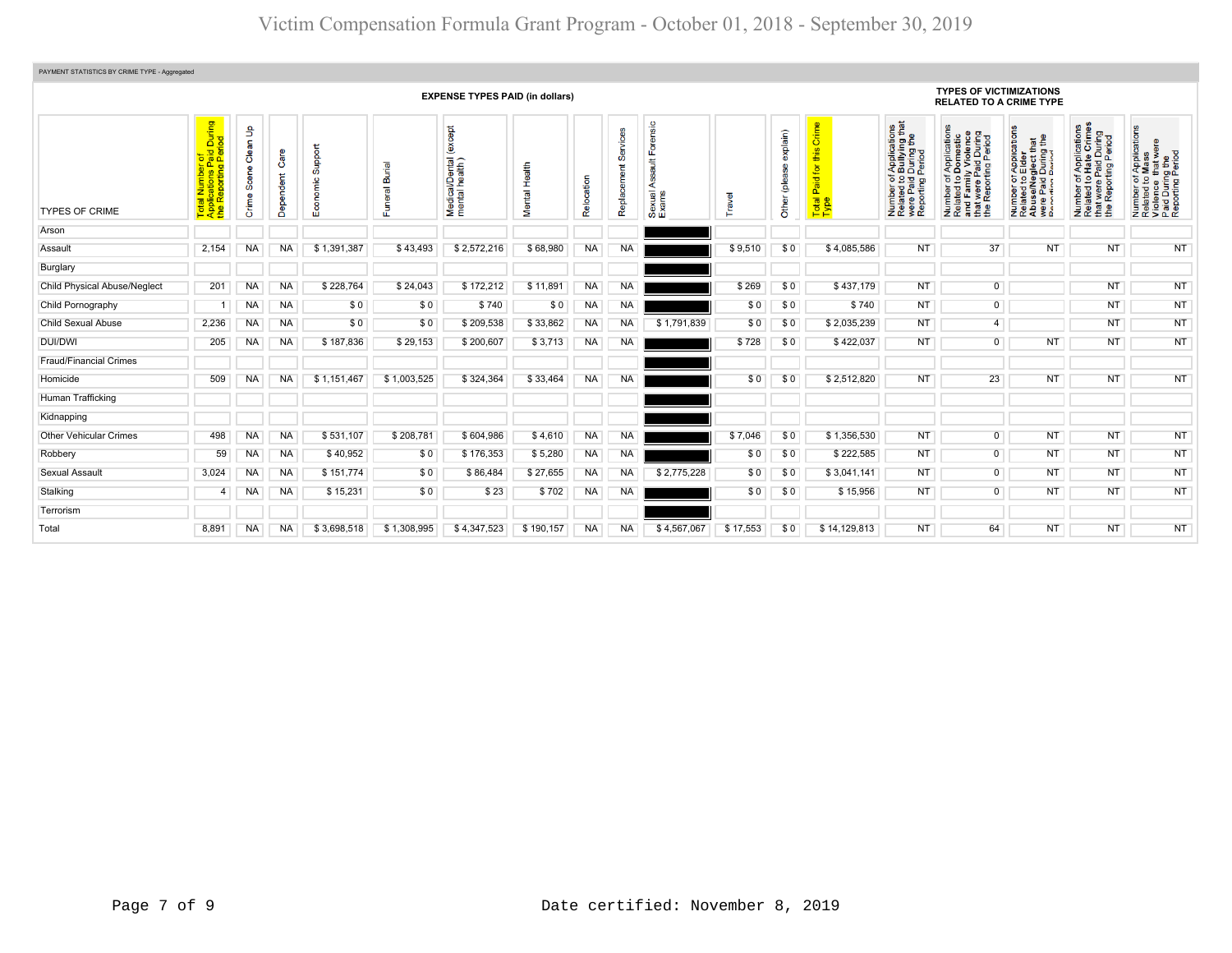# NARRATIVE QUESTIONS

# 1. **Please explain any significant change in the number of applications received during the reporting period.**

1. Claims were trending down since 2010 when, due to budget shortfalls the programs was legislatively mandated to reduce benefits levels and fees paid to providers. The reduction in benefits expired in July of 2015 and the downward trend leveled off in 2016 and began to increase. In 2017 per legislative mandate, we raised fees paid to providers and saw a larger increase in incoming claims. In 2018 we had to reduce fees to providers again, but at a smaller rate than previous deductions. In July 2019 fee to provider again raised to the 2017 levels, however claim counts are not as high as 2017 numbers.

# 2. **The average length of time to process an application for claim eligibility for compensation**

Count days from time of receipt of application to decision. 21

Please explain your state's procedure for processing an application for claim eligibility, from time of receipt of application to decision. We receive applications, look at police reports, medical reports and other information to make an eligibility decision.

# 3. **Does your state have a victim satisfaction survey?**

No

# 4. **Please describe any emerging/major issues or notable trends that were encountered in your state that had an impact on your program's ability to meet the needs of crime victims during the reporting period.**

We have had a lot of turnover recently, resulting in inexperience and short staffing. This learning curve has made us less efficient at serving the needs of crime victims. We continue to increase staff and training to meet the challenges.

# 5. **Please describe in detail efforts taken to serve Victims of Federal Crime during the reporting period.**

We work with Victim Witness Coordinators at the federal level to obtain crime reports on a timely basis.

### 6. **Please describe any notable activities during the reporting period that improved the process of victim compensation services.**

We look for ways to make us more efficient, especially with the computer system. We have also increased outreach in recent years.

### 7. **Please describe in detail ways in which your state used VOCA Administrative funds and the impact of these funds on the state's ability to improve victim compensation services during the reporting period.**

We do not use any VOCA funds for administrative costs. All funds go to benefits.

### 8. **Were there any laws, initiatives, or policy changes in your state regarding victim compensation during the reporting period? If yes, please briefly describe them and their impact.**

Prior to July 2016, our medical fee schedule only paid providers about half the amount paid by industrial insurance for injured workers. Since then, our fees have been between 70 and 100 per cent of industrial insurance, depending on costs and funding. We believe this is a big reason why we have received more claims.

#### 9. **Please describe system-coordination efforts with prosecutors, law enforcement, courts, U.S. attorneys' offices, tribal systems, State VOCA Victim Assistance Coordinator, or other key personnel within the criminal justice system in your state to reduce barriers to victims who may apply to receive victim compensation.**

During Legislative session (January through April). we meet weekly with stakeholders to discuss proposed bills and other issues. We also have regular training sessions and work with prosecutors at all levels to obtain police reports on a timely basis.

# 10. **Please explain any public outreach efforts to improve awareness of your program.**

Our program participates in several victim services committees such as the Department of Corrections victim counsel, which is group of system and community based advocates and state programs to discuss victim needs and barriers to services. We provide outreach to any advocacy group wanting formal training or informational meetings about out program. We participate in statewide events to bring knowledge of our program to the public, such as national night out, having a booth at the educational pavilion at our State Fair.

#### 11. **Please list any other outcome measure(s) that are reported to the governor, legislature, or other state entity that have not been reported in this submission. Provide the actual measure(s). The data may be reported separately in your progress report.**

We measure average days from bill received to bill paid. For Federal Fiscal Year 2019, the average was 26 days. This needs to improve. As stated above, we have had a lot of turnover in our program recently. And the bill paying unit had a lot of this. Our numbers should improve as we get fully staffed.